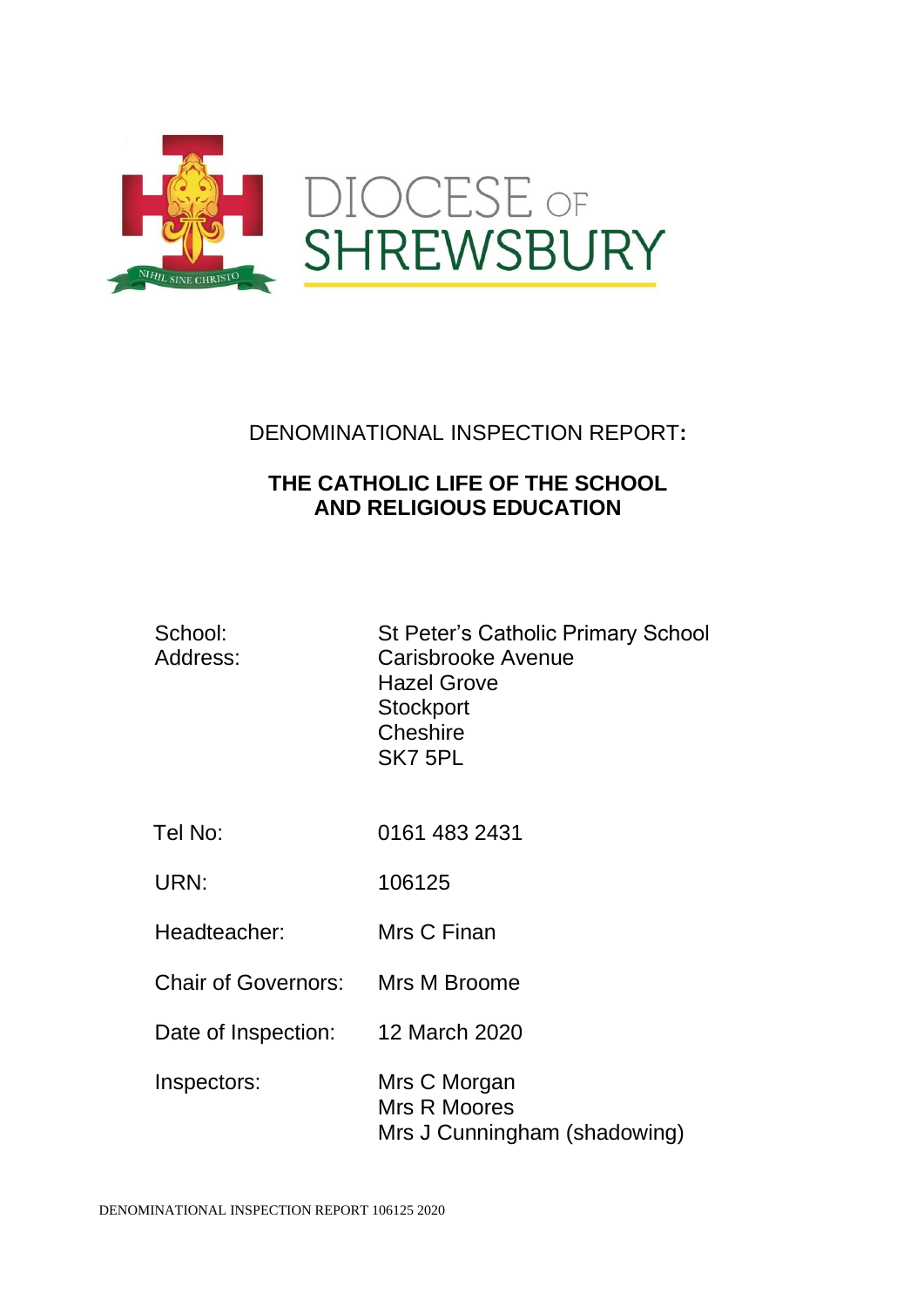# *'If we follow Jesus, the world will follow us!'*



**We love Jesus and try to share this love with others. We love and help everyone because we are all God's special children.**

**We are happy when we do our best in our work and play. We celebrate when others do well.**

**We help those in need.**

**We say sorry and forgive each other as Jesus showed us. We learn to live in the love of God as Jesus taught us.**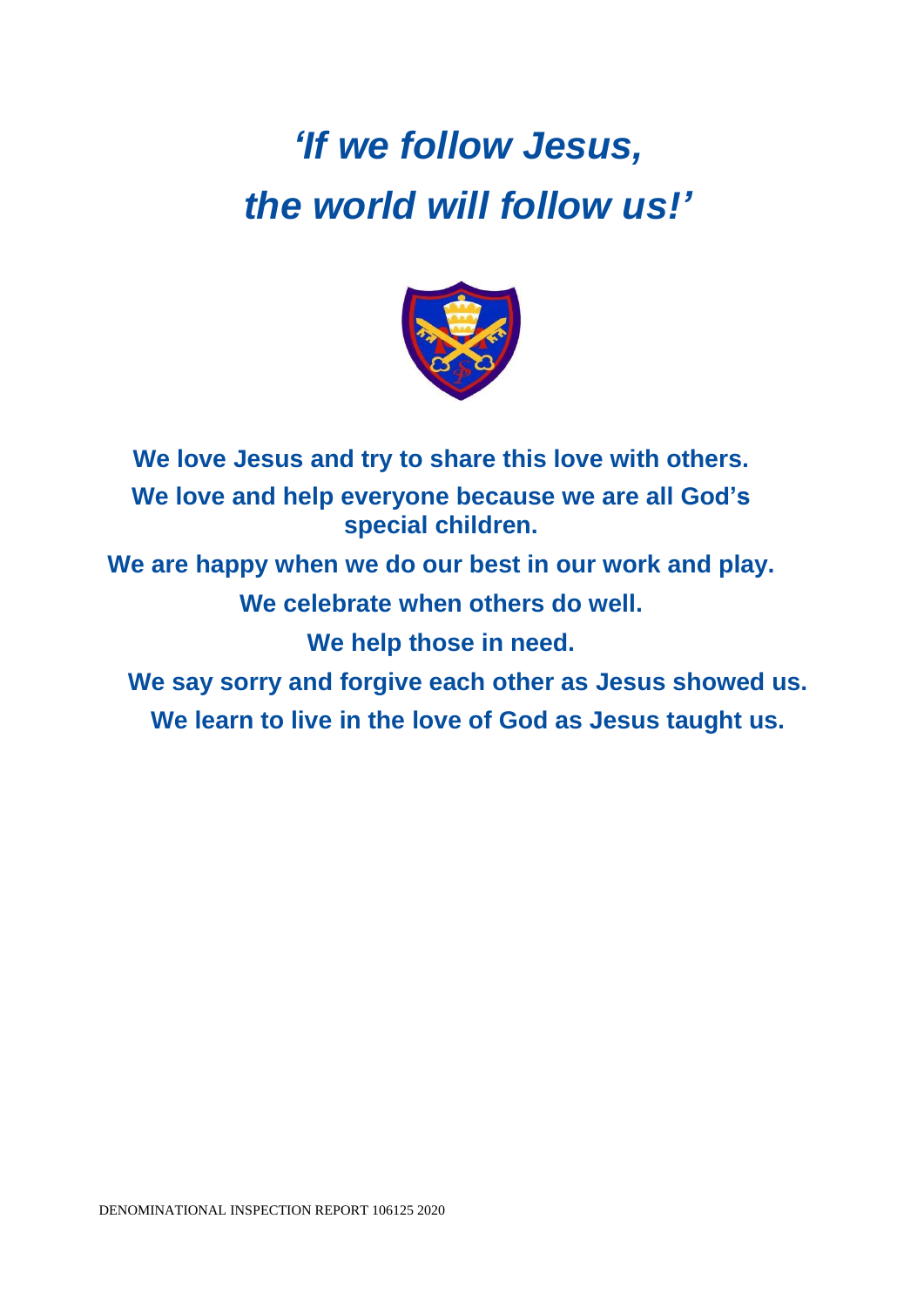# **SCHOOL: St Peter's, Stockport**

# **DATE OF LAST INSPECTION: March 2015**

## **JUDGEMENT FROM PREVIOUS INSPECTION: Outstanding**

#### **AREAS FOR DEVELOPMENT FROM PREVIOUS INSPECTION**

No areas were identified for development at the previous inspection.

# **PROGRESS MADE WITH AREAS FOR DEVELOPMENT FROM THE PREVIOUS INSPECTION**

Although there were no areas identified for improvement, through continuous self-evaluation, the school developed an action plan based on the following:

- Improvement and development in the Catholic Life of the school, Religious Education and Collective Worship, which included:
	- o The further development of the environment to reflect and enhance the Catholic Life of the school, e.g. a Faith Room and Prayer Garden
	- o More pupil involvement/pupil voice across all three areas
	- o Explicit links to Gospel Stories and Saints to develop pupils' knowledge and understanding of their faith story
	- o Deepening links in RE to the other curriculum areas through St Peter's Family skills
	- o Developing and maintaining assessment procedures and systems
	- o Learning walks
	- o Embedding of green pen, marking code, monitoring & evaluation procedures in place
	- o Staff induction
	- o Strengthening links with other schools.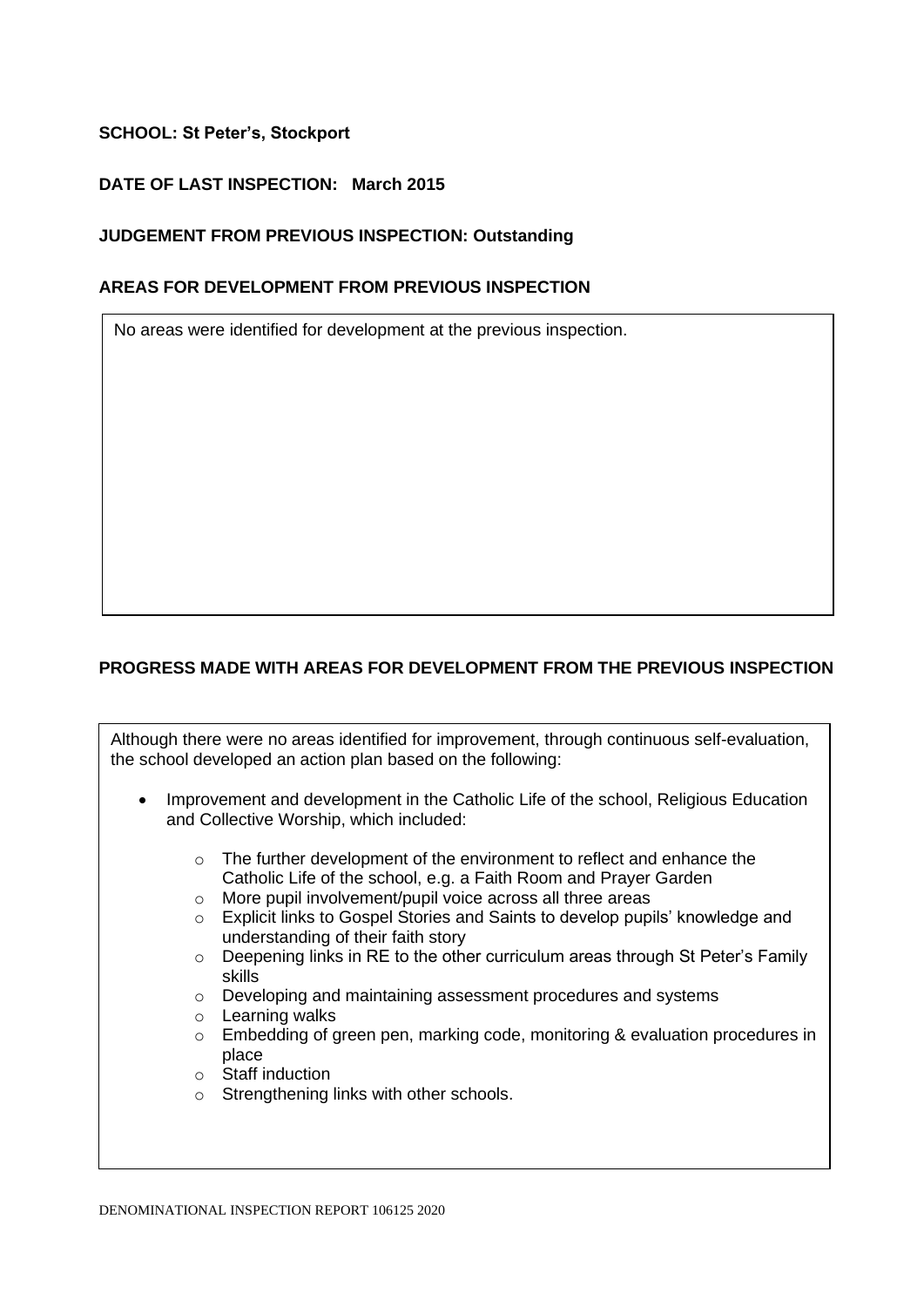**OVERALL EFFECTIVENESS:** how effective is the school in providing Catholic Education. **2**

#### **This is a good Catholic school**

*The above judgement on overall effectiveness is based on all the available evidence following the evaluation of:*

\_\_\_\_\_\_\_\_\_\_\_\_\_\_\_\_\_\_\_\_\_\_\_\_\_\_\_\_\_\_\_\_\_\_\_\_\_\_\_\_\_\_\_\_\_\_\_\_\_\_\_\_\_\_\_\_\_\_\_\_\_\_\_\_\_\_\_\_\_\_\_\_\_\_\_\_\_\_\_

**CATHOLIC LIFE 1**

**RELIGIOUS EDUCATION 2**

#### **COLLECTIVE WORSHIP 1**

**Summary of key findings:**

.

- St Peter's Catholic Primary school is a good school with many outstanding features.
- The strong leadership team, including governors, is deeply committed to all aspects of the school's mission in Catholic Education and enjoys firm support from staff, pupils and parents.
- The welcome extended by all, to all, is exemplary.
- The wide range of activities and experiences offered to pupils to support their faith life and their personal development is outstanding.
- Good monitoring and assessment procedures and systems are in place.
- The Catholic Life of the school and Collective Worship are strengths of the school.



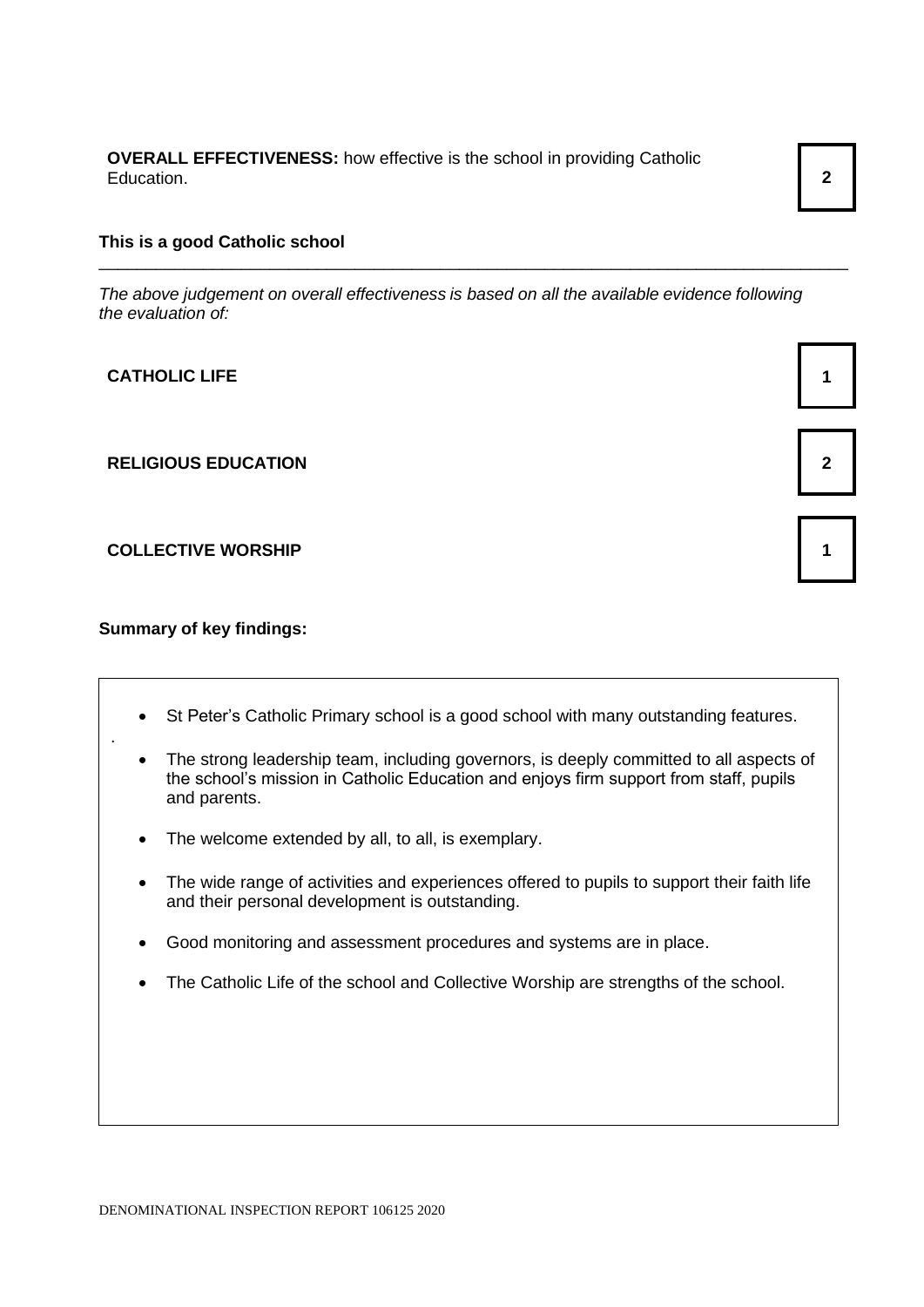#### **What the school needs to do to improve further**

- Leaders and governors should support and challenge all teachers to ensure that outstanding RE is delivered across all year groups by planning lessons that include a focus on progression and depth of content.
- Leaders and governors should ensure that challenging and rigorous assessment opportunities are identified and are explicitly linked to the 'driver' words, especially those which encourage deeper understanding of the topics studied.
- As already identified by the school, work to ensure that the quality of provision in RSE reflects the new statutory requirements and the school's Catholic ethos.

## **Information about the Inspection**

The Inspection of St Peter's Catholic Primary School was carried out under the requirements of the Education Act 2005, and in accordance with the Shrewsbury Diocesan Framework and Schedule for Denominational Inspections approved by the Bishop of Shrewsbury. The inspection reviews and evaluates how effective the school is in providing Catholic education. This process begins with the school's own self-evaluation and the inspection schedule follows the criteria set by the National Board of Religious Inspectors and Advisers (NBRIA 2017).

The inspector reviewed in detail the following aspects:

- The extent to which pupils contribute to and benefit from the Catholic Life of the school
- The quality of provision for the Catholic Life of the school
- How well pupils achieve and enjoy their learning in Religious Education
- The quality of teaching, learning and assessment in Religious Education
- How well pupils respond to and participate in the school's Collective Worship
- The quality of Collective Worship provided by the school
- How well leaders and governors promote, monitor and evaluate the provision for Religious Education, Collective Worship and the Catholic Life of the school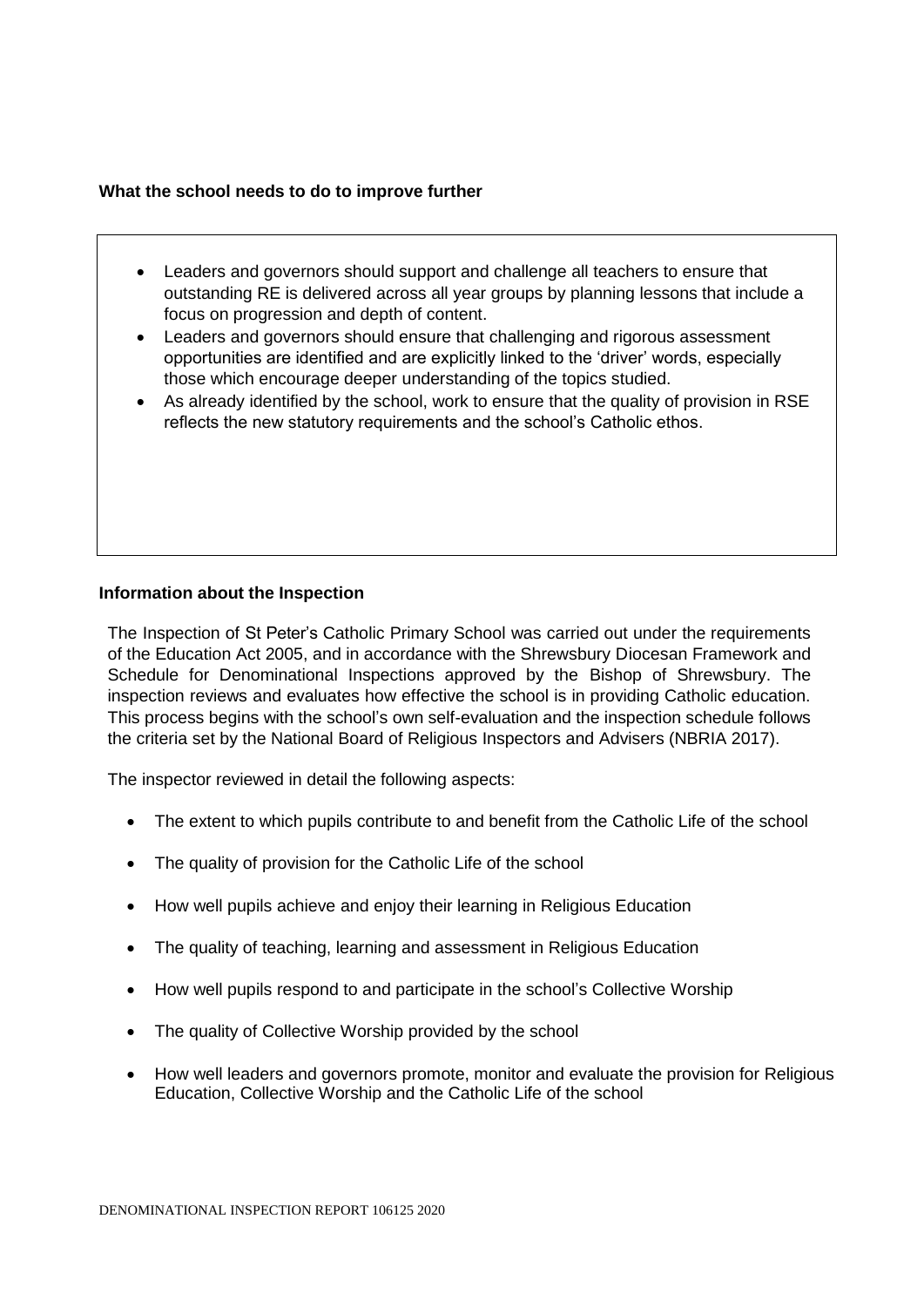The inspection was carried out by two inspectors over one day:

- The inspectors observed teaching and learning in six classes.
- A range of Collective Worship was observed, including a Key Stage 2 Collective Worship and Collective Worship in 4 classrooms, plus a Collective Worship in the Prayer Garden led by the Deputy Headteacher.
- Discussions were held with the Headteacher, the RE Coordinator, the Parish Priest, the Chair of Governors, the Vice Chair of Governors and the RE Link Governor, Y6 pupils and the Faith Council, and 6 members of staff.
- A sample of pupils' RE workbooks was scrutinised from every class, along with the RE Coordinator's files and school/class books evidencing Collective Worship, liturgies, Masses and pupil and parent comments.
- Pupil, parent and staff questionnaires were reviewed.
- A range of documents was made available and scrutinised including the Diocesan Self Evaluation Form (DSEF), the RE Action Plan, the School Development Plan, school policies and minutes of governing body/committee meetings.
- The school's website was checked for further evidence.
- Attainment and progress data were scrutinised. The monitoring and evaluation of lessons and Collective Worship was discussed with the Headteacher, the RE Coordinator and the governing body representatives.
- Displays around the school and in classrooms were also noted.

## **Information about this school**

- St Peter's is a small Voluntary Aided Catholic primary, catering for pupils from 5 -11 years old. The school has an annual admission number of 30, and there are currently 209 pupils on roll, 94% of whom are baptised Catholics. The school is organised into seven single age classes.
- The school serves the parish of St Peter's in Stockport.
- The Headteacher has been in post since 2014, the Deputy Head since 2018 and the Religious Education Coordinator has been in post since 2017. There has been some change in staffing and governing body membership since the last inspection.
- Staffing includes a full time equivalent of 10.03 teachers and 19 support staff. 83% of teachers are Catholic. 3 teachers hold the Catholic Certificate of Religious Studies (CCRS).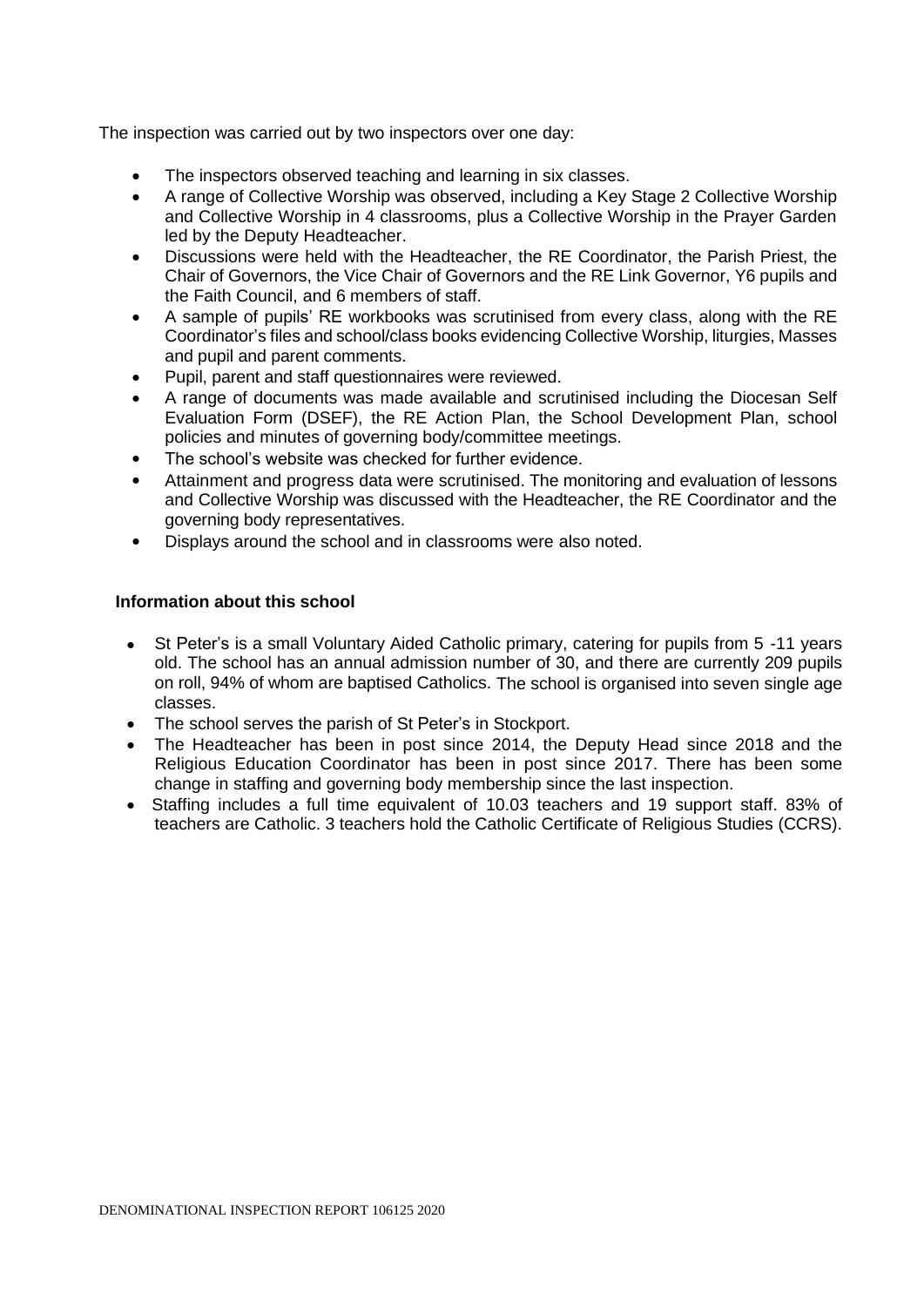# **Full report – inspection judgments**

# **CATHOLIC LIFE**

| The Catholic Life of the school is outstanding                                                                   |  |
|------------------------------------------------------------------------------------------------------------------|--|
| The extent to which pupils contribute to and benefit from the Catholic Life of the<br>school                     |  |
| The quality of provision for the Catholic Life of the school                                                     |  |
| How well leaders and governors promote, monitor and evaluate the provision of the<br>Catholic Life of the school |  |

- The Mission Statement has been reviewed recently by the whole school community. It is central to the life of the school where the phrase, "If we follow Jesus, the world will follow us!" is understood and lived by all.
- Pupils have an excellent understanding of the Mission Statement and the St Peter's Family skills, which encourage them to approach all they do in the light of the five key words: Faithful, Confident, Responsible, Resilient and Helpful.
- The experienced and committed Headteacher and the hard-working and dedicated RE Coordinator, with the strong support of the Senior Leadership team, Parish Priest and governors, work hard to ensure that the Catholic Life of the school is given priority; it is seen as a core leadership responsibility.
- Pupils feel supported and welcome the opportunities they are offered to live and deepen their personal faith through prayer, good works and their daily actions. One commented that they felt 'privileged to help hand out the ashes for Ash Wednesday'.
- The behaviour of pupils is exemplary; they report that almost all pupils behave well and that those who do not are helped to consider their actions and the consequences of these.
- During the Acts of Collective Worship that were observed, pupils were reverent and prayerful, showing respect for all.
- Pupils demonstrated that, according to their age and ability, they are able to plan and lead thoughtful and prayerful Acts of Collective Worship and to evaluate what they have done.
- There is a strong link between the school and the parish and between the three Catholic primary schools, which enables shared Masses, liturgies, and events to be celebrated.
- Pupils have a wide range of responsibilities such as Faith Council, Eco Council, Nurture Groups, and others, in all of which they show outstanding commitment to their roles.
- The school and its pupils demonstrate a deep commitment to fundraising for those less fortunate than themselves. They plan and lead popular activities such as Lenten Games for the whole school. They support CAFOD, Mission Together and local and national charities. An explicit link to Catholic Social Teaching would enable the pupils to understand more deeply how people's faith affects their daily actions.
- The school has clear policies and structures in place which ensure that pupils receive a high level of pastoral care. There is a strong commitment to providing more vulnerable and needy pupils with additional support and resources.

DENOMINATIONAL INSPECTION REPORT 106125 2020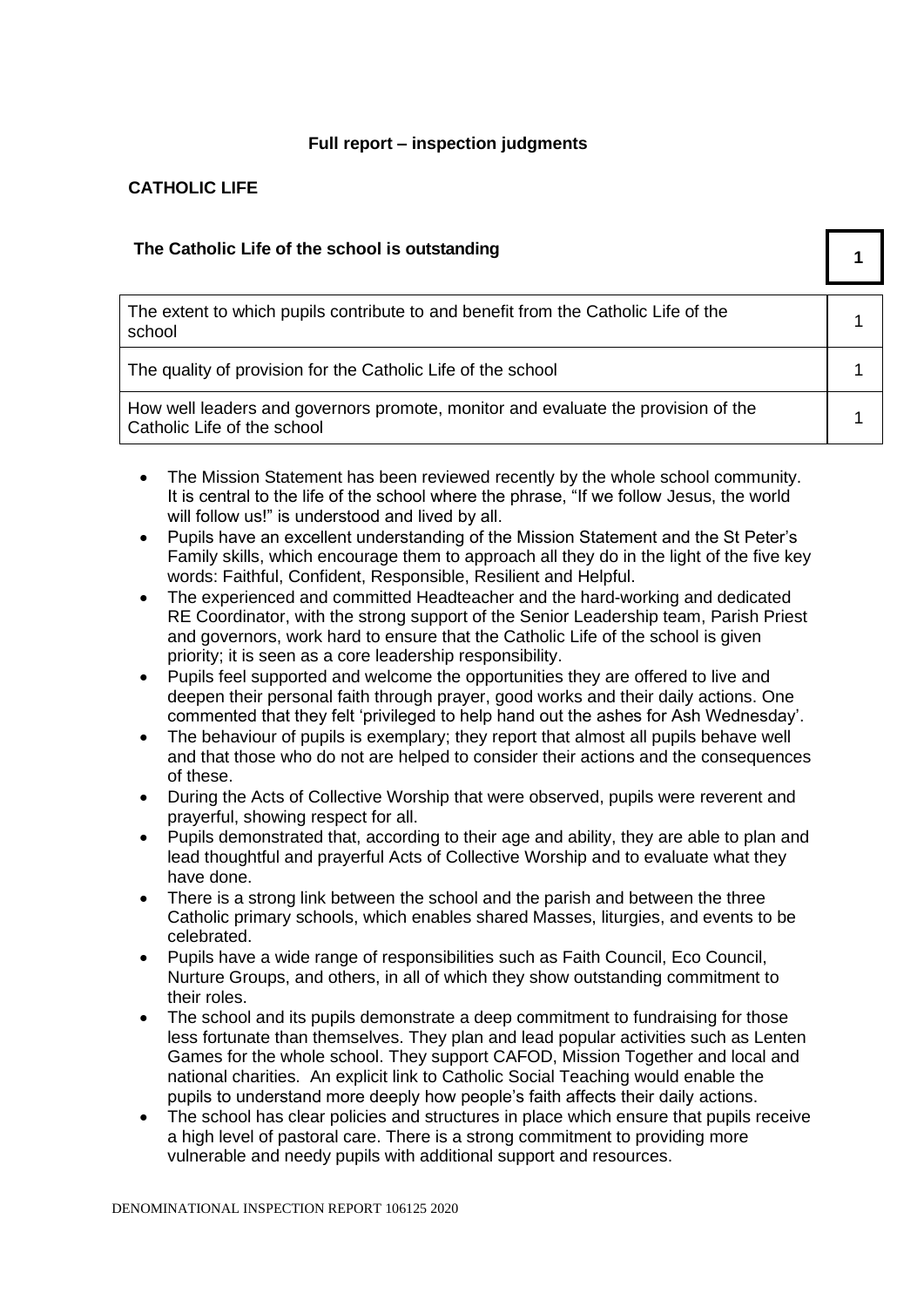- Older pupils support and nurture younger pupils with whom they are paired, in various activities throughout the school year.
- Staff are well-supported, and they report that the school is a community where people work collaboratively, with good relationships between and among staff, pupils, and parents.
- The deeply committed RE Coordinator supports by example. The recent initiative of 'Prayer Bags' is used throughout the school and enables families to share experiences of high-quality prayer and reflection.
- Staff are encouraged to engage in Continuing Professional Development (CPD) to help shape and support the mission of the school in developing its Catholic Life.
- Much consideration has been given to designing a new programme of work for Relationships and Sex Education (RSE). Staff and governors have reviewed the scheme, 'In the Beginning' and will use the scheme 'Journey in Love' to supplement this. Parents have had the opportunity to view the contents and programme of work, which is based on Catholic teachings and principles.
- The school has identified further development in RSE as a priority.
- St Peter's has a rigorous approach to analysing its work and ensuring its commitment to the Church's mission in education and this is reflected in the Catholic Life of the school.
- Parents and carers have high regard for the school's mission and are extremely supportive of it; they speak of the school as a 'nurturing and encouraging community' where all are valued.
- The school actively embraces diocesan policies. Initiatives such as 'The Angelus' continues to be prayed every day. The school complies with all diocesan guidelines.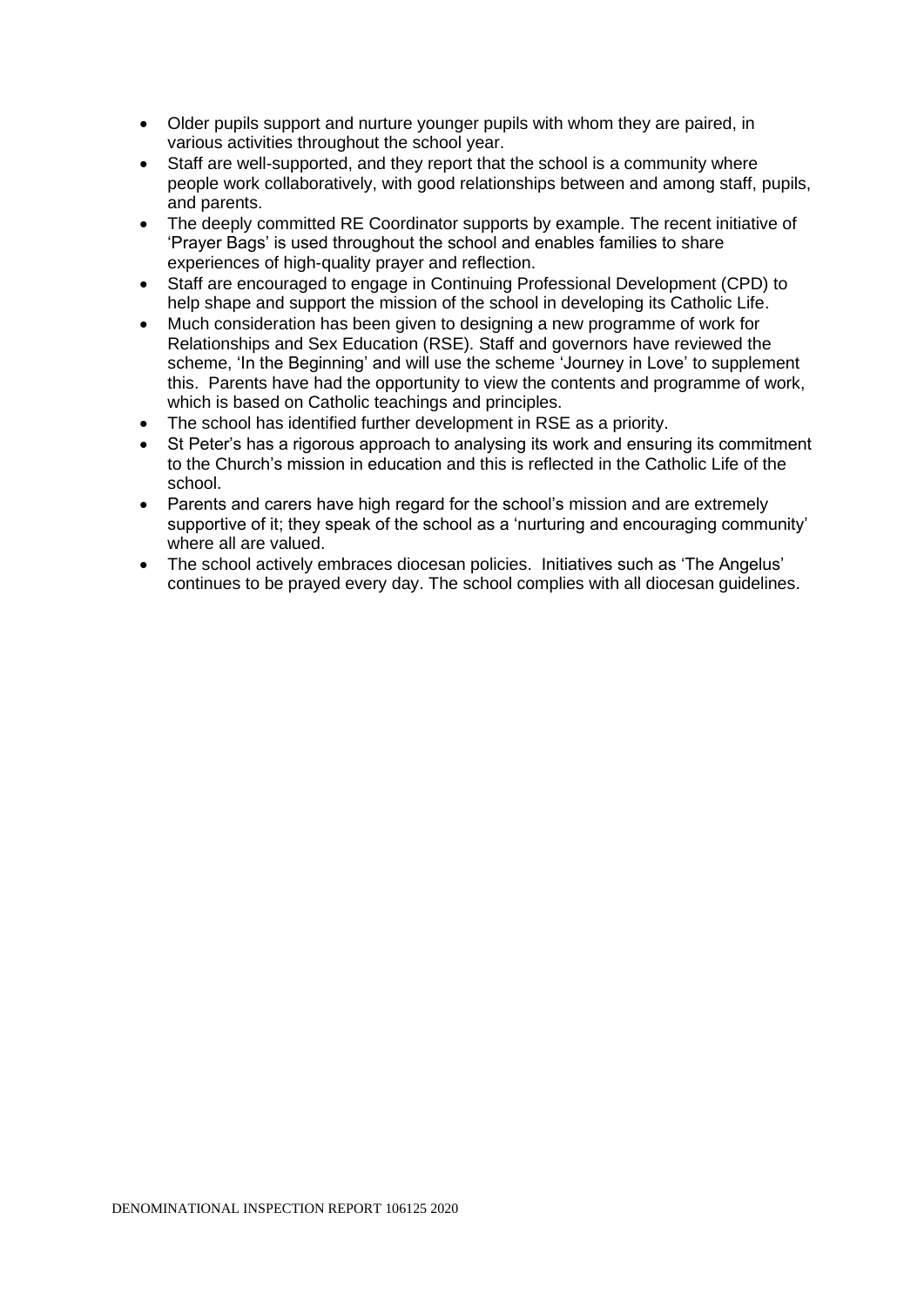# **RELIGIOUS EDUCATION**

| <b>Religious Education is good</b>                                                                           |  |
|--------------------------------------------------------------------------------------------------------------|--|
| How well pupils achieve and enjoy their learning in Religious Education                                      |  |
| The quality of teaching, learning and assessment in Religious Education                                      |  |
| How well leaders and governors promote, monitor and evaluate the provision for<br><b>Religious Education</b> |  |

- Most pupils, from their varied starting points, make good progress in each key stage.
- Almost all groups of pupils, including those with Special Educational Needs, make good progress that is comparable with other groups and they are well supported by teachers and other adults.
- Most pupils demonstrate good understanding of the demands of religious commitment in theirs' and others' daily lives. They have great capacity for developing their religious literacy further so that they use their knowledge, understanding and skills to reflect spiritually and to think ethically and theologically.
- In the lessons observed during the inspection, most pupils were seen to concentrate well and to actively engage in tasks. In one lesson pupils were excited and enthusiastic about their learning following the arrival of a surprise parcel, which resulted in all groups of pupils being fully engaged.
- In the best lessons observed, pupils were engaged in a variety of tasks, which consolidated their prior learning and encouraged them to deepen their understanding of the topic.
- Most lessons had clear objectives which were shared effectively with the pupils. The use of talk partners and appropriate questioning by teachers and other adults helped pupils to consolidate their learning.
- Progress in some lessons was difficult to see because the content did not focus on developing pupils' religious literacy and a deeper understanding of the topic being studied.
- Teachers' planning often links Gospel stories and characters with St Peter's Family, so that teaching is consistent with other curriculum areas.
- A scrutiny of pupils' books showed that pupils understand the marking scheme and most respond appropriately to teachers' comments and suggestions for further explanation.
- Marking that gives pupils the opportunity to respond in a systematic and planned way across time would ensure that pupils understand more fully what they need to do to develop their deeper understanding of the topics.
- The tracking and assessment systems in Religious Education are firmly embedded and support pupils' progress. Moderation of assessed work takes place within and between the cluster of schools. However, more challenging, and rigorous assessment opportunities that are explicitly linked to the 'driver words', especially those which encourage deeper understanding of the topics, should be sought.
- The school offers good quality, creative resources to support Religious Education and to provide an informative and prayerful environment, particularly in shared areas.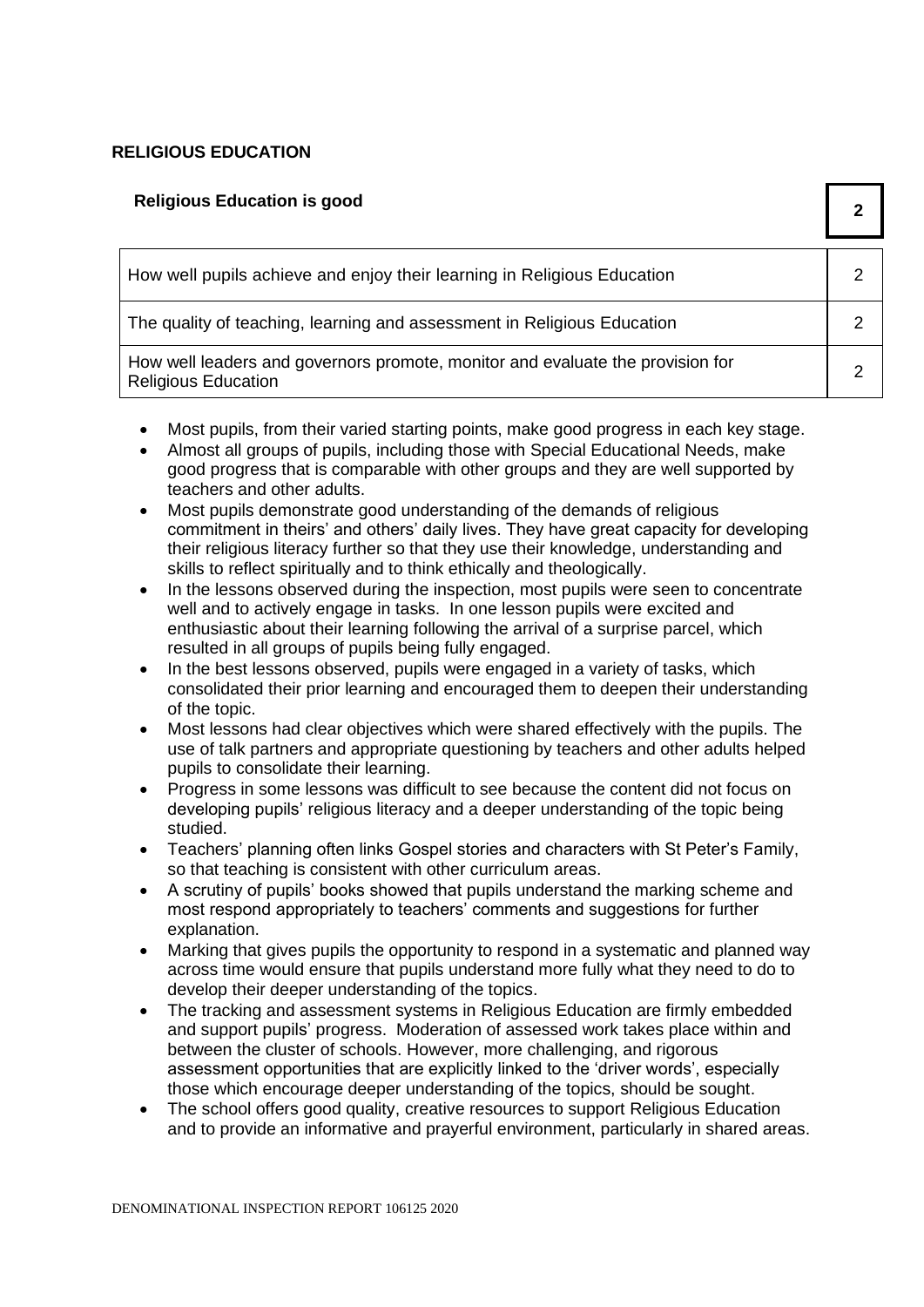- Leaders and Governors ensure that the RE curriculum meets the requirements of the Bishops' Conference and the documentation presented during the inspection supported this.
- Leaders and governors ensure that 10% curriculum time is allocated to RE in each key stage.
- Leaders' and governors' self-evaluation of RE is a good reflection of frequent monitoring, analysis, and self-challenge. They plan strategically for improvement.
- Leaders and governors ensure that RE is planned to meet the needs of all pupils, including vulnerable groups, and that this is consistent across all key stages.
- Leaders and governors provide good opportunities for Continuing Professional Development in RE.
- The deeply committed RE Coordinator has a very good level of expertise in her subject and a clear vision for continuing improvement. She provides support for the staff in their own personal development as well as providing guidance and support for teaching and learning in RE and this results in teaching that is at least consistently good.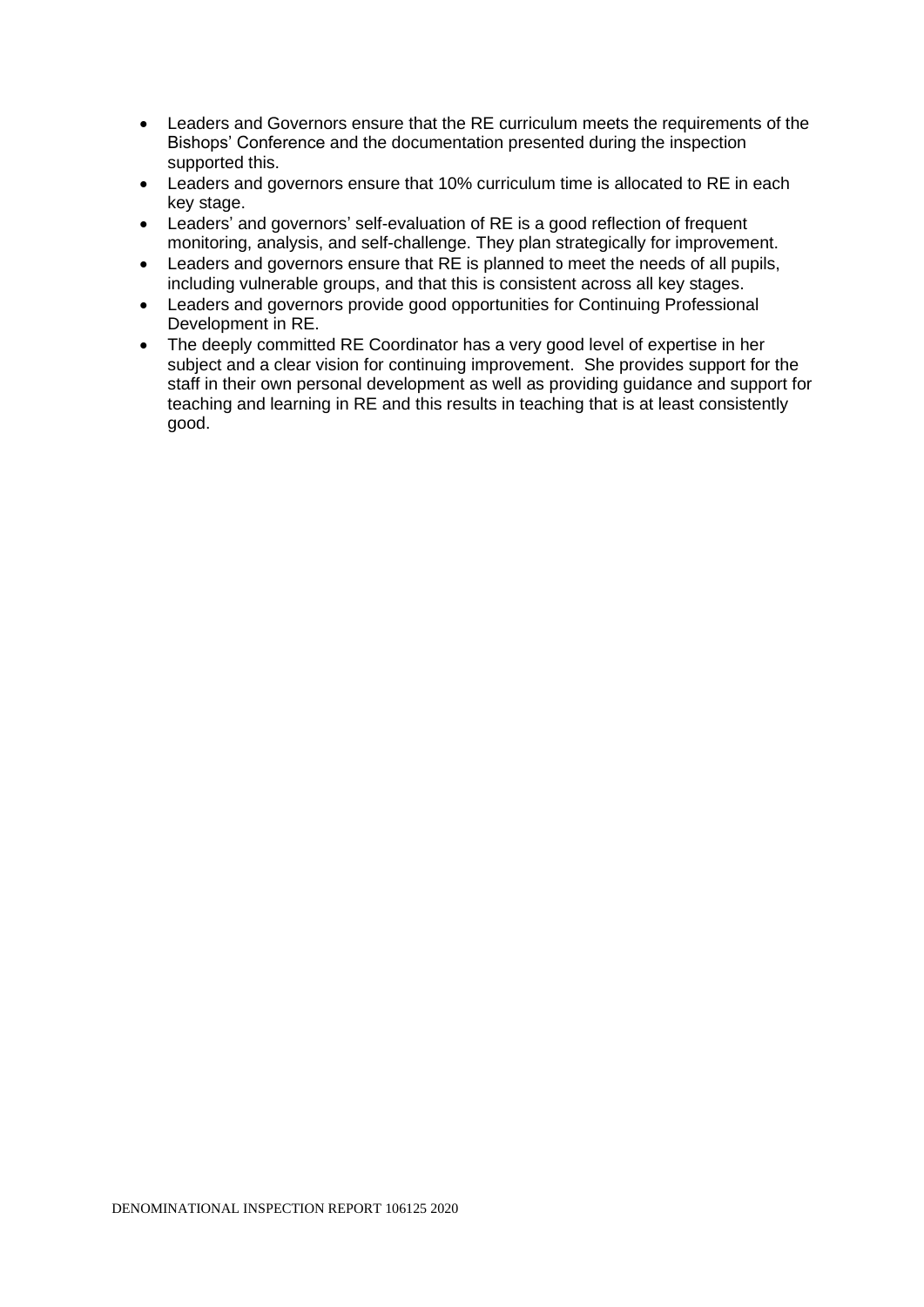# **COLLECTIVE WORSHIP**

| <b>Collective Worship is outstanding</b>                                                                    |  |
|-------------------------------------------------------------------------------------------------------------|--|
| How well pupils respond to and participate in the school's Collective Worship                               |  |
| The quality of provision for Collective Worship                                                             |  |
| How well leaders and governors promote, monitor and evaluate the provision for<br><b>Collective Worship</b> |  |

- Collective Worship is central to the life of the school for pupils and staff. Praying together, whether in small groups, in class or as a whole school, is part of the daily experience at St Peter's.
- Over the year the school promotes a variety of engaging and inspiring Collective Worship experiences, including whole school worship, class group worship and Key Stage worship.
- All pupils are encouraged to develop an excellent understanding of the Church's Liturgical Year, seasons and feast days. This was evident in many displays around the school and in the acts of Collective Worship observed.
- Staff are supported in planning and leading Collective Worship by both the deeply committed and experienced Headteacher and Religious Education Coordinator through modelling and through CPD. This in turn helps staff to support pupils to deliver Collective Worship that has clear purpose, message, and direction.
- From the earliest years, pupils are involved in the planning of Collective Worship. They are encouraged to choose appropriate scripture readings, liturgical music, and religious artefacts. They readily take the initiative in leading worship and are creative in choosing appropriate and varied activities to engage and enthuse their peers.
- The Collective Worship records show examples of pupil led and some adult led Collective Worship. There is a clear focus on high quality experiences of Collective Worship for the whole school community.
- Parental responses show appreciation for the opportunities offered by the school throughout the year for parents' involvement in pupil led Acts of Collective Worship, and in Masses and liturgies in school and in the parish church.
- Pupils experience daily prayer, relative to their age and ability, either individually or collectively and have the opportunity to join in prayer at the start of the school day as well as prayer groups held at special times in the Liturgical year.
- During the Acts of Collective Worship observed, almost all pupils' behaviour was excellent. Pupils responded prayerfully, showing respect for each other.
- By the time they enter Year 6, all pupils have had experience of planning and leading Collective Worship. During the inspection they were seen to lead with confidence and were able to make links between Scripture and how, as Catholics, they are asked to live out the Gospel message in their daily lives.
- The majority of pupils are confident when praying traditional and more contemporary prayers. They offer their own spontaneous prayers during Class Collective Worship.